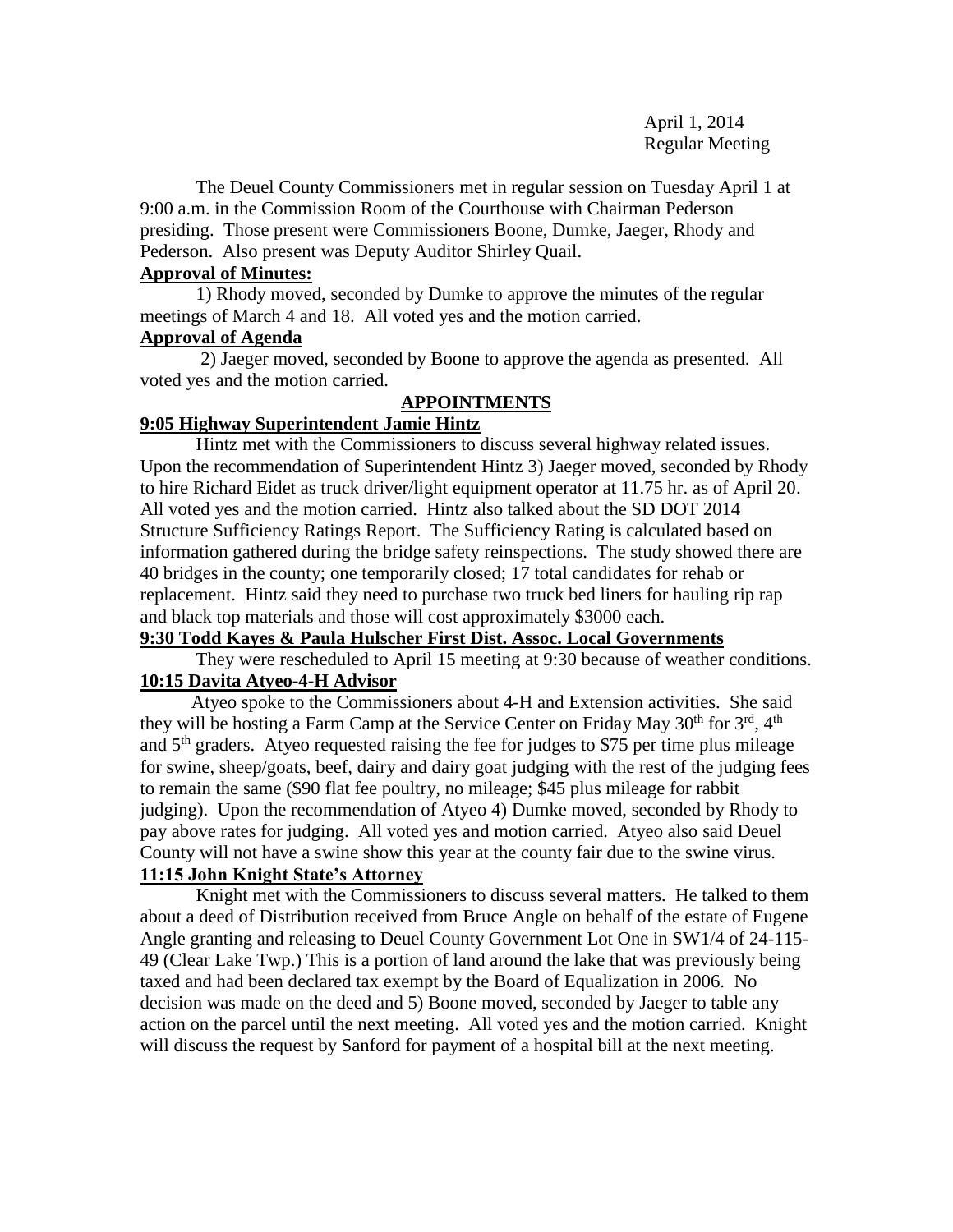### **11:20 Executive Session**

Upon the request of State's Attorney Knight 6) Dumke moved, seconded by Jaeger to move into Executive Session to discuss possible litigation. All voted yes and the motion carried. Chairman Pederson declared the Commission out of Executive Session at 11:25 a.m.

### **OLD BUSINESS**

Discussion was held on the sound system in the courtroom but no action was taken because second quote of Mid States had not been received. The possibility of grant funding will be explored to help with the cost of the system. The quotes will be discussed again at the April 15 meeting.

### **NEW BUSINESS**

# **Approve Cash Balance Sheet**

7) Dumke moved, seconded by Rhody to approve the cash balance sheet for the month of February. All voted yes and the motion carried.

# **DEUEL COUNTY AUDITOR'S ACCOUNT WITH TREASURER**

| END OF MONTH CASH BALANCE                                        |               | March-14       |
|------------------------------------------------------------------|---------------|----------------|
| <b>CASH TOTAL</b>                                                | \$            | 2,706.84       |
| <b>CHECKS TOTAL</b>                                              | \$            | 32,145.38      |
| <b>CASH ITEM</b>                                                 | \$            |                |
| <b>CASH CHANGE SHERIFF</b>                                       | $\mathbb{S}$  | 50.00          |
| TOTAL CASH ASSETS ON HAND                                        | \$            | 34,902.22      |
| <b>CHECKING ACCOUNT BALANCE</b>                                  | \$            | 266,065.12     |
| MM DNB NATIONAL BANK                                             | \$            | 4,050.68       |
| PREMIUM MM FIRST BANK & TRUST OF TORONTO                         |               | \$3,078,521.02 |
| <b>CREDIT CARDS</b>                                              | $\mathcal{S}$ | 332.34         |
| CD'S<br>\$250,000<br><b>DNB</b><br><b>FIRST BANK &amp; TRUST</b> | \$.           | 250,000.00     |
| REVOLVING LOAN                                                   | \$            | 72,206.95      |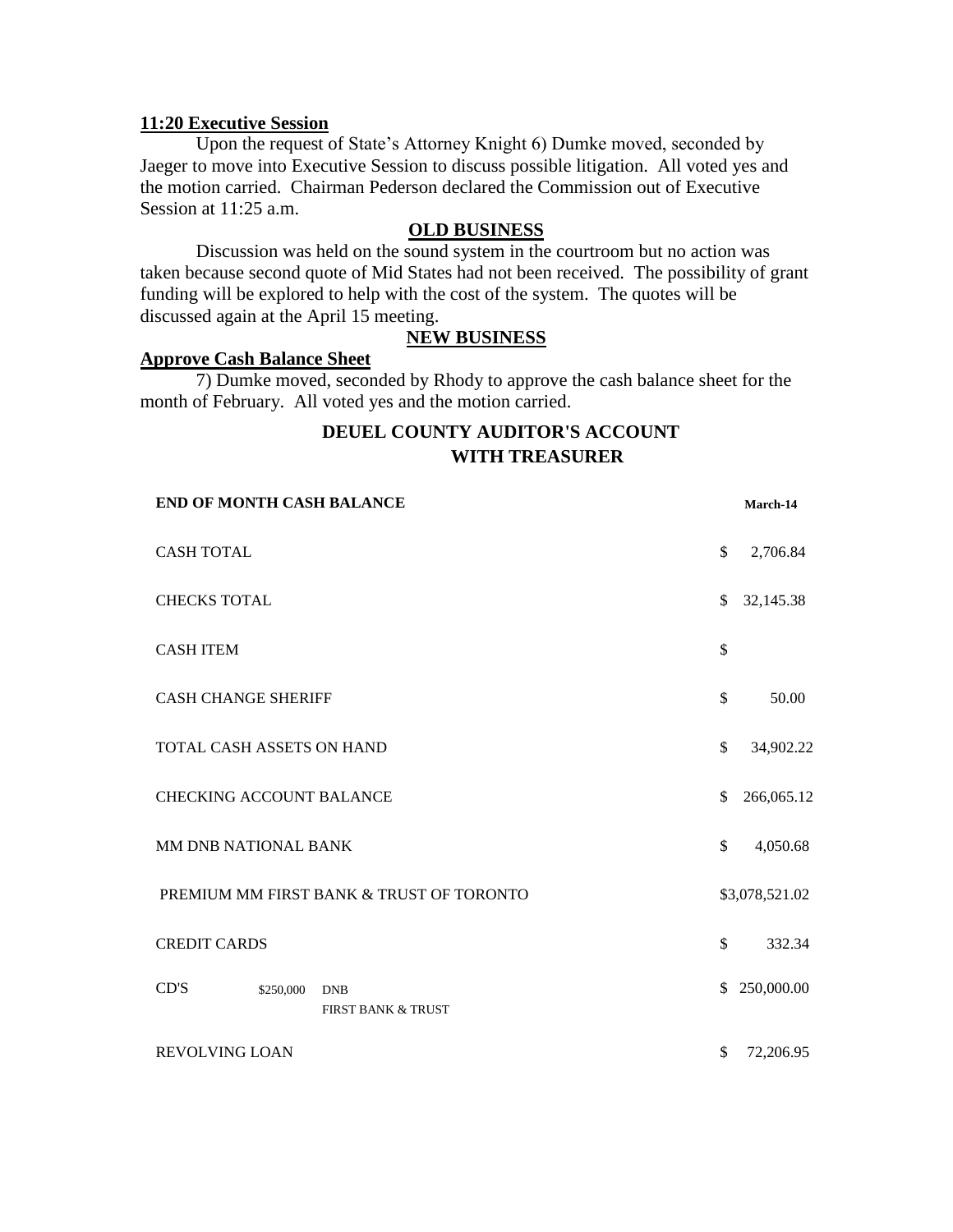#### **GRAND TOTAL CASH ASSETS \$ 3,706,078.33**

| <b>GL CASH BALANCE BY FUNDS:</b> |                    |            |             |                |
|----------------------------------|--------------------|------------|-------------|----------------|
| <b>GENERAL</b>                   |                    |            |             | 914,889.32     |
| <b>SP REVENUE FUNDS</b>          |                    |            |             | \$2,387,717.12 |
| <b>TRUST &amp; AGENCY FUNDS</b>  |                    |            |             | 403,471.89     |
| townships                        | \$54,330.05 Cities |            | \$35,689.93 |                |
| schools                          | \$165,258.07       | rural fire | \$2,757.88  |                |
|                                  |                    |            |             |                |

#### **TOTAL GENERAL LEDGER CASH \$ 3,706,078.33 Travel, Precincts, ES&S Hardware Maintenance, Transfer**

 8) Boone moved, seconded by Rhody to approve following travel requests. All voted yes and the motion carried. County Officials Workshop in Pierre May; SDRS Training for Auditor in Watertown.

9) Jaeger moved, seconded by Dumke to combine precincts 4  $\&$  5 Wards 1  $\&$  2 in Clear Lake for the June 3 Primary only. All voted yes and motion carried.

 10) Dumke moved, seconded by Jaeger to approve and sign the Hardware Maintenance Renewal Agreement between ES&S and Deuel County for Automarks and 650 counter. All voted yes and the motion carried.

 11) Rhody moved, seconded by Jaeger to approve the budgeted transfer of \$150,000 from General Fund to Road and Bridge Fund. All voted yes and the motion carried.

# **APPROVAL OF WARRANTS**

 12) Boone moved, seconded by Dumke to approve all warrants as presented and those paid early to avoid service charge. All voted yes and the motion carried.

A-Ox Welding 35.03 Repairs, SD Achieve 120.00 Client Support, Assn Of SD Co Weed & Pest Board 219.60 2014 Dues/Supplies, AT&T Mobility 157.73 EM Cell Phone, Davita Atyeo 141.89 Travel/Supplies, Avera Queen Of Peace 189.80 Prof Svc, Bjerke Sanitation 193.00 Utilities, Brian's Glass & Door 60.00 Repairs, Brock White Co. 4399.20 Supplies, Brookings Deuel Rural Water 51.20 Utilities, CL Building Center 35.00 Repairs, Clear Lake Courier 1141.28 Publication/Supplies, Codington County Auditor 1755.00 Prisoner Care, Cowboy Country Stores 18.91 Gas, Deuel County Cenex 27755.84 Diesel, Gas/Utilities, Deuel County Cons. Dist 2250.00 2nd Qrt Support, Deuel County Motor Supply 276.03 Repairs/Supplies, Discount 2-Way Radio Corp. 342.50 Supplies, Dust-Tex Service 71.52 Mat Rental, FedEx 11.47 Supplies, Fritz Chevrolet 428.25 Repairs/Supplies, H-D Electric 527.57 Utilities, Harry's Septic & Sewer Service 298.10 Repairs, Hedahls Inc 596.30 Repairs, Herrick Twp. 734.00 Gopher Bounty, Hidewood Township 132.00 Gopher Bounty, Hillyard 454.28 Supplies, ICAP Inc 1292.83 Comm Svc Worker, ITC 164.49 Phone/Internet Hwy, Laurie Johnson 57.20 Prof Svc, L G Everist 6391.89 Pea Rock, Lincoln Co Sheriff's Office 50.00 Prof Svc, Pam Lynde 204.10 Travel/Supplies, Mac's Inc 67.66 Repairs/Supplies, MailFinance 618.00 Ext. Postage Mach., Maynards 39.43 Supplies, Menards 65.17 Repairs/Supplies, Microfilm Imaging Systems 130.00 Scanning Equip Rental, National Sheriff's Ass'n. 54.00 2014 Dues, Northern Con-Ag 10011.19 Pea Rock, Northwestern Energy 1480.81 Utilities, Office Peeps 850.36 Supplies, Ottertail Power 152.09 Utilities, Best Western Ramkota 90.99 Travel, Rome Township 202.00 Pocket Gopher Bounty, Running's Supply 82.97 Repairs/Supplies, Sanford Health Plan 45.00 Flex Fees, Sanford Clinic 2510.41 Health Nurse Contract, Schuneman Equipment 162.51 Repairs, SD DOT 1194.05 Fuel, SD Police Chief's Assn. 75.00 Dues, SD Public